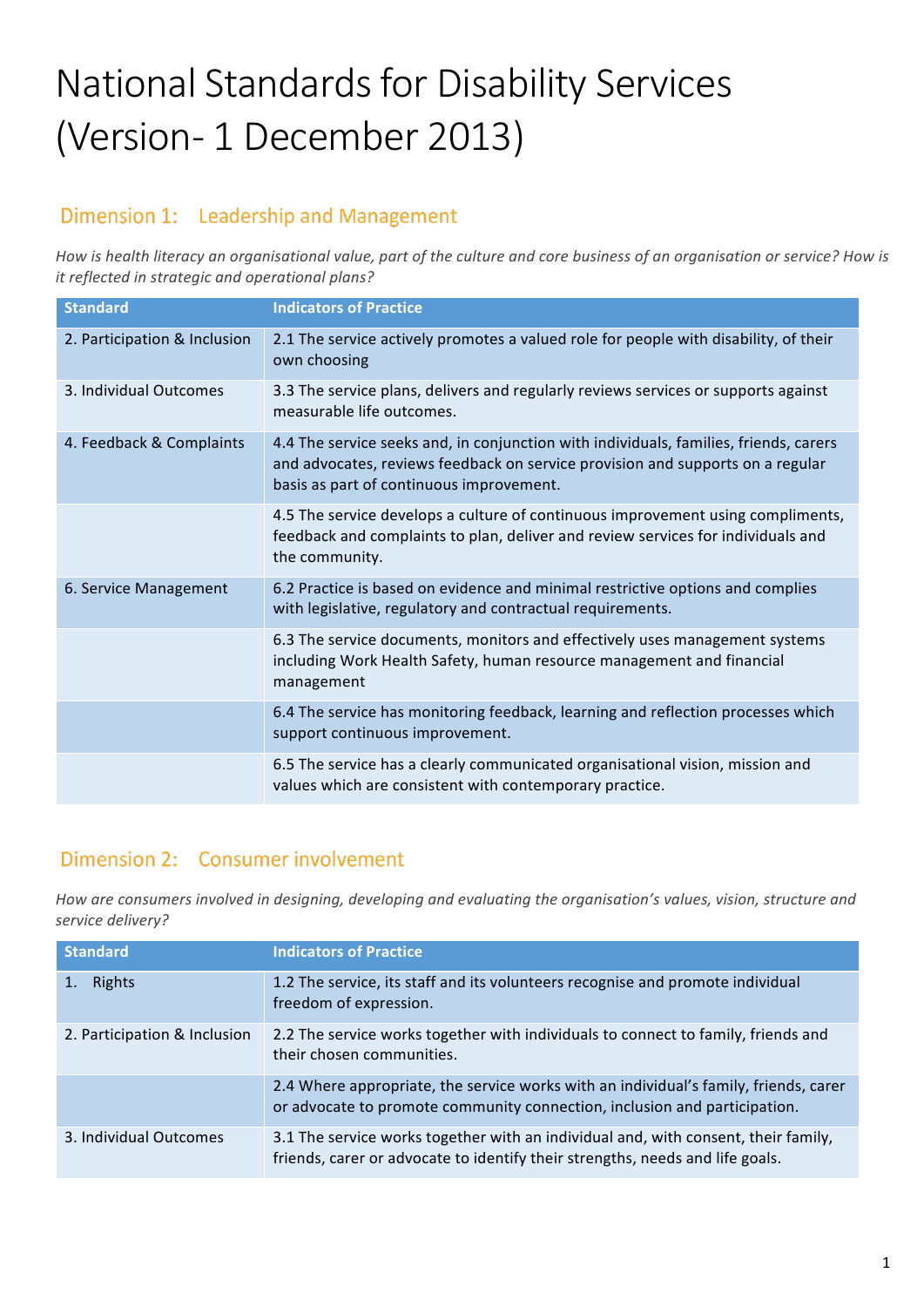|                          | 3.2 Service planning, provision and review is based on individual choice and is<br>undertaken together with an individual and, with consent, their family, friends,<br>carer or advocate.                                |
|--------------------------|--------------------------------------------------------------------------------------------------------------------------------------------------------------------------------------------------------------------------|
| 4. Feedback & Complaints | 4.3 Complaints are resolved together with the individual, family, friends, carer or<br>advocate in a proactive and timely manner                                                                                         |
| 6. Service Management    | 6.7 The service uses person-centred approaches including the active involvement<br>of people with disability, families, friends, carers and advocates to review policies,<br>practices, procedures and service provision |

## Dimension 3: Workforce

How does the organisation encourage and support the health workforce to develop effective health literacy practices? Has it identified the workforce's needs for health literacy development and capacity? Has the organisation's health *literacy performance been evaluated?*

| <b>Standard</b>              | <b>Indicators of Practice</b>                                                                                                                                              |
|------------------------------|----------------------------------------------------------------------------------------------------------------------------------------------------------------------------|
| 2. Participation & Inclusion | 2.3 Staff understand, respect and facilitate individual interests and preferences, in<br>relation to work, learning, social activities and community connection over time. |
| 4. Feedback & Complaints     | 4.6 The service effectively manages disputes.                                                                                                                              |
| 6. Service Management        | 6.1 Frontline staff, management and governing bodies are suitably qualified, skilled<br>and supported                                                                      |

## Dimension 4: Meeting the Needs of the Population

How does service delivery make sure that consumers with low health literacy are able to participate effectively in their care and have their health literacy needs identified and met (without experiencing any stigma or being labelled as having *low health literacy)?* How is meeting the needs of the population monitored?

| <b>Standard</b>                  | <b>Indicators of Practice</b>                                                                                                                                                                               |
|----------------------------------|-------------------------------------------------------------------------------------------------------------------------------------------------------------------------------------------------------------|
| 1. Rights                        | 1.1 The service, its staff and its volunteers treat individuals with dignity and<br>respect.                                                                                                                |
|                                  | 1.5 The service has preventative measures in place to ensure that individuals are<br>free from discrimination, exploitation, abuse, harm, neglect and violence.                                             |
|                                  | 1.6 The service addresses any breach of rights promptly and systemically to ensure<br>opportunities for improvement are captured                                                                            |
|                                  | 1.8 The service recognises the role of families, friends, carers and advocates in<br>safeguarding and upholding the rights of people with disability                                                        |
| 2. Participation & Inclusion     | 2.6 The service uses strategies that promote community and cultural connection for<br>Aboriginal and Torres Strait Islander people.                                                                         |
| <b>Individual Outcomes</b><br>3. | 3.4 Service planning and delivery is responsive to diversity including disability, age,<br>gender, culture, heritage, language, faith, sexual identity, relationship status, and<br>other relevant factors. |
| 6. Service Management            | 6.6 The service has systems to strengthen and maintain organisational capabilities<br>to directly support the achievement of individual goals and outcomes                                                  |